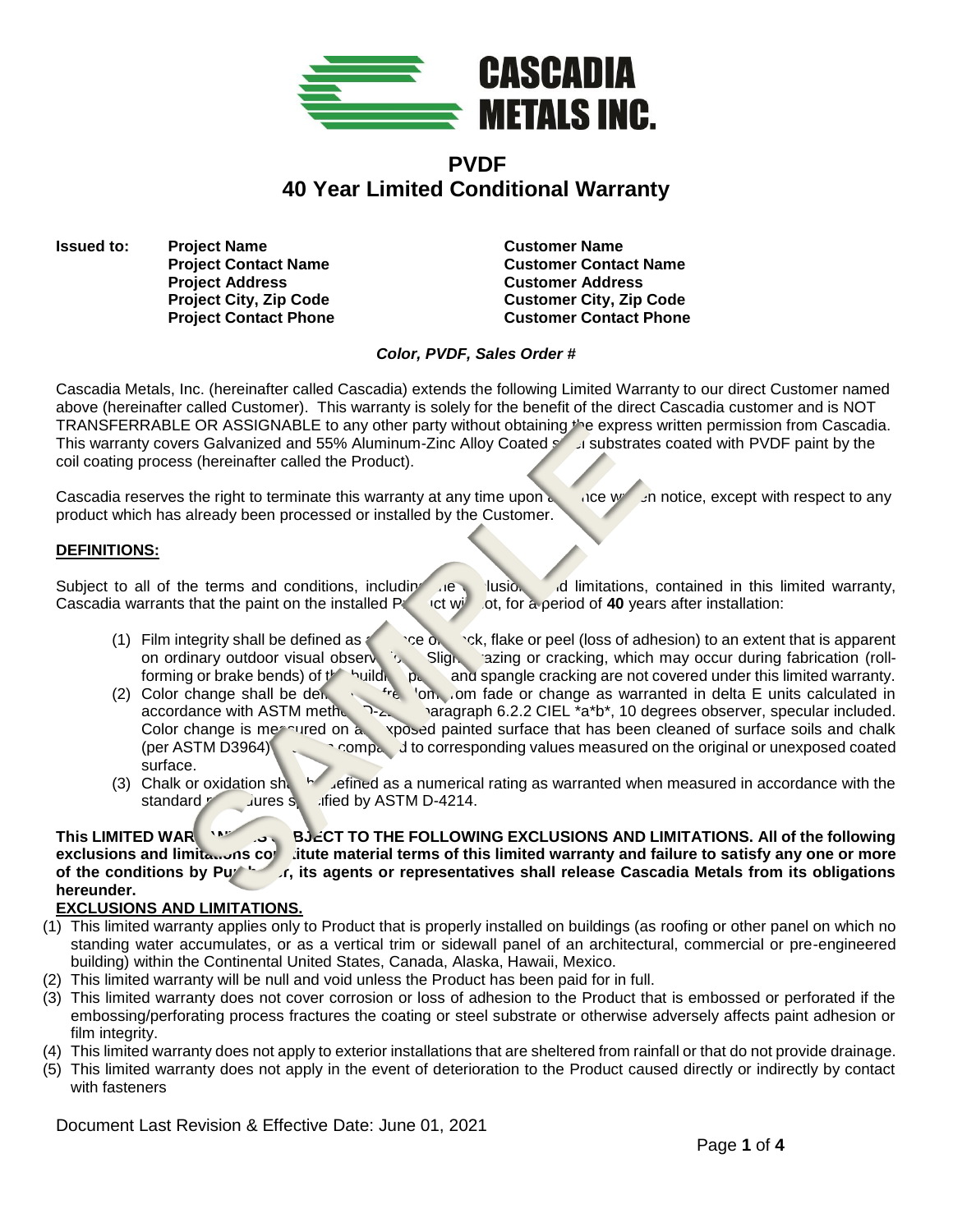

## **EXCLUSIONS AND LIMITATIONS (cont.):**

- (6) This limited warranty does not cover damage to Product that suffers from improper forming, fabrication, corrosion of the substrate or any other condition between the substrate and coating that causes coating degradation or delamination.
- (7) Product that is improperly installed or maintained is not covered by this limited warranty.
- (8) The limited warranty does not cover Product located 30 miles or fewer from the Hawaiian Halema'uma'u, Pu'u O'o or any active volcano vents. Purchaser is required to consult with Cascadia Metals before any installation takes place near any active volcano vents. Special maintenance recommendations for volcanic regions are available upon request.
- (9) The Product must NOT be cleaned with abrasive or chemical cleaners.
- (10) Non-uniform changes in appearance that result from unequal exposure to sunlight and/or the elements not covered by this warranty.
- (11) Film Integrity, Color Fade, Chalking Rating for below Environment of Install:

| <b>Type of Environment of Installation</b>                                                                                                                                                                         | <b>Film Integrity</b><br>(Years) | <b>Color Fade</b><br>(Years)<br>$\Delta E \leq 5.0$ | <b>Chalking Rating</b><br>(Years)<br>$\geq 8$ Rating |
|--------------------------------------------------------------------------------------------------------------------------------------------------------------------------------------------------------------------|----------------------------------|-----------------------------------------------------|------------------------------------------------------|
| Residential, Commercial and School - Buildings used<br>for habitation, Distribution Centers, Hotels, Shopping Malls, Office<br>Buildings, Assembly Factories and Schools located in rural or<br>residential areas. | 40                               | 40                                                  | 40                                                   |
| <b>Industrial</b> – Steel Mills, Power Generating Stations, Oil Fields,<br>Oil Refineries, Ore Mines, Chemical Plants, Paper Mills or other<br>unusual environmental exposure.                                     | 10                               | No Warranty                                         |                                                      |
| Severe Marine - Less than 1,000 feet from coastline. Requires<br>min 0.7 mils thick film primer over steel, not required over aluminum.                                                                            | 15                               | $\sqrt{5}$                                          | 15                                                   |
| Severe Marine - Less than 1,000 feet from coastline.<br>EXTENDED LIMITED WARRANTY REQUIRES: min 0.7 mils thick fil-<br>primer and clear coat                                                                       | 20                               | 20                                                  | 20                                                   |

(12) This limited warranty does not cover damages  $\sim$  -nditional resulting from circumstances beyond Cascadia's control, including, without limitation, the following:

- (a) Acts of God, falling objects, explosicular fire
- (b) Unusual or aggressive atmospheres  $\sum_{n=1}^{\infty}$  as where the Product is exposed to or contaminated with chemical fumes or salt spray;
- 
- (c) Standing or ponding water on the Product;<br>(d) Significant differences in instantion the Product; (d) Significant differences in insulation.
- (e) Failure to store or install Production in a way that allows for adequate circulation;
- (f) Condensation or  $\sim$  contamination or damage attributable to improper shipping, packaging, handling, processing or ins<sup>tallation</sup>:
- (g) Failures or damage resulting from edge corrosion;
- (h) Scratching or abrading during or after installation;
- (i) Prolonged contact with vector dirt or gravel;
- (i) Sustained exposure to  $\frac{1}{2}$  als or animal waste;
- (k) Where the Product is in contact with, or subject to runoff from, lead, copper, CCA, ACQ, CA or other pressure treated, green, or wet lumber; fire retardant treated shakes or shingles; or wet insulation;
- Mishandling of the Product, including abuse, alteration, modification, improper use or storage; and
- (m) Damages or conditions at the point(s) where materials or items such as snow guards and solar panels are attached or adhered to the Product.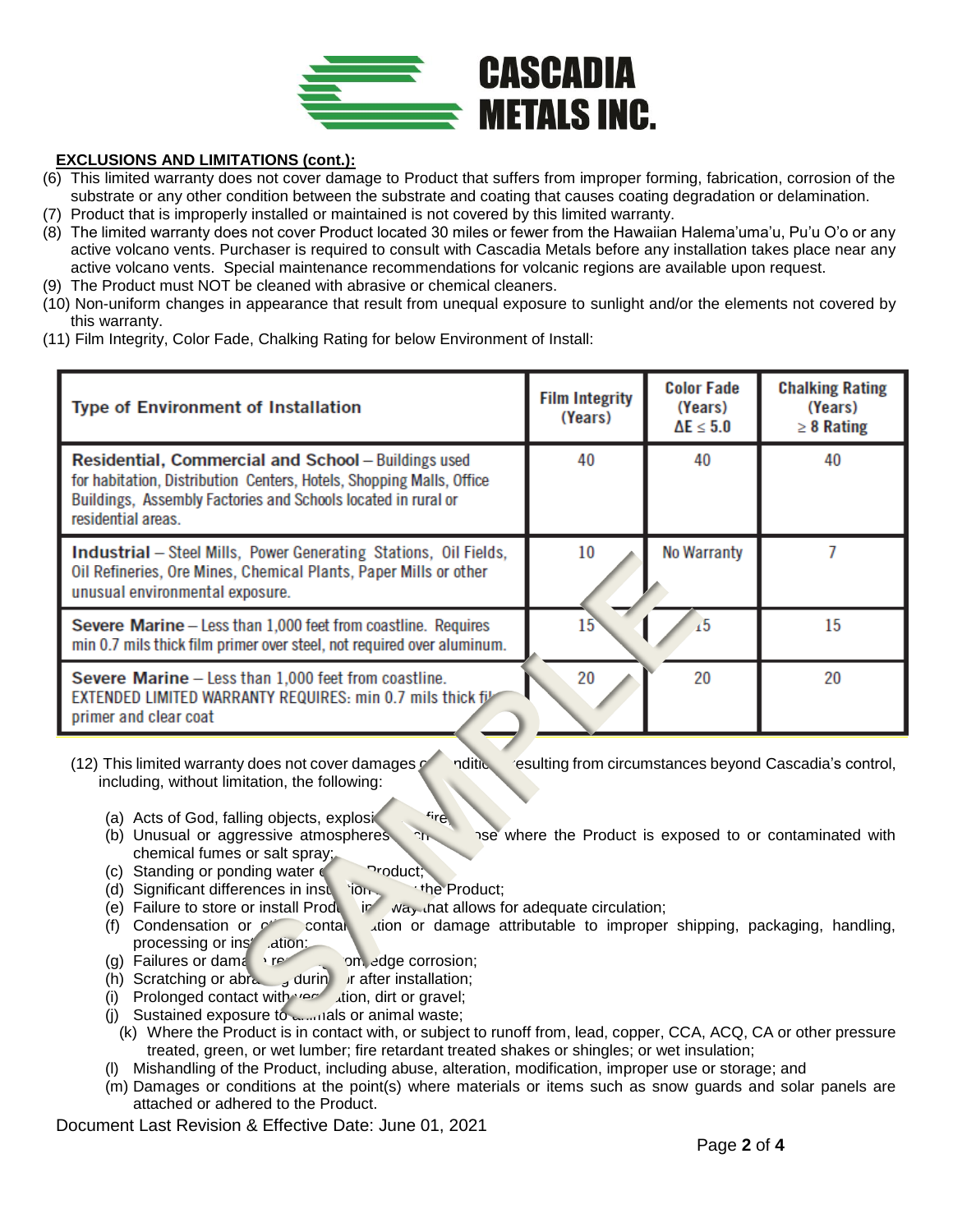

**Notification Prior to Installation; Right of Cascadia to Inspect:** Purchaser must notify Cascadia Metals prior to installations that are deemed potential Industrial and/or Marine environment prior to design implementation. Cascadia Metals can then evaluate the installation side and provide specific warranty coverage before installation.

#### **NOTIFICATION OF CLAIM**

The Customer must notify Cascadia in writing within 30 days after discovery of any alleged condition giving rise to a claim. In making a claim, the Customer must supply documentation that the product in question was supplied by Cascadia. Cascadia and its representatives must be allowed an opportunity to inspect and obtain a sample of the Product. All decisions regarding the existence of conditions affecting this limited warranty will be made by Cascadia and will be final and binding on all parties. The party notifying Cascadia of any defect or claim will reimburse all of Cascadia's expenses incurred in connection with the investigation of a defect or claim if it is later determined that Cascadia is not responsible for the problem underlying the defect or claim. In no event will the original warranty period set forth above be extended by a warranty claim.

To make a claim or obtain service under this limited warranty, the Customer must deliver the claim either personally or send by registered or certified mail, postage prepaid, return receipt requested to **Cascadia Metals Inc., Attention: Quality Assurance, P.O. Box 1276, Longview, WA 98632.**

#### **GENERAL TERMS AND CONDITIONS**

This LIMITED WARRANTY IS NON-TRANSFERRABLE AND IS SUBLECT TO THE FOLLOWING EXCLUSIONS AND LIMITATIONS. The Customer's sole and exclusive remedy against Cascandia will be repair or replacement of the defective Product, or a refund the purchase price, at the sole option of Cascadia. In when will the original applicable warranty period be extended by a warranty claim. All valid claims aga. this Product will be covered, not includi period be extended by a warranty claim. All valid claims against 100% of the original cost of the product, during years one through the original cost of the product, during years eleven through fifteen; 50% of the original cost of the product of the product of the product of the product of the product of the product of the product of the product of the product of the product of the product of the increments of 2.5% (per year) of the previous year's peciation of the product from years twenty-one through forty.

In certain instances, after the Customer has submitted a timely warranty claim, Cascadia **may** permit the Customer (or its designee) to recoat or replace the Product. In such a case, constomer must submit an estimate for Cascadia's approval, which approval may be given or withheld in Caseas can essole discretion. If Cascadia chooses, it may negotiate a contract directly for the recoating or replacement. If any only on the replaced coated metal fails, the Customer will make any claims against the party that did the recoating or the replacement materials.

THIS LIMITED WARRANTY IS CASCAPTING IS IN LIEU OF ANY OTHER WARRANTY, WHETHER EXENT THIS ON IMPLIED, INCLUDING ANY WARRANTY OF MERCHANTABILITY, FITNESS ON THIS LIMITED FOR A PARTICULAR PURPOSE, C ANY WARRANTY OF QUALITY. ALL WARRANTIES OTHER THAN THIS LIMITED WARRANTY (INCLUDING ALL IMPLIE ) ARANTIES LISTED IN THE PREVIOUS SENTENCE) ARE EXPRESSLY EXCLUDED AND DISCLAIMED. TO THE LAT LOCAL LAW PROVIDES THAT ANY IMPLIED WARRANTIES MAY BE NOT EXCLUDED OR<br>DISCLAIMED, THOSE ARRANTIES AN ILIMITED IN DURATION TO THE SHORTER OF (i) THE DURATION OF THE EXPRESS DISCLAIMED, THOSE ARRANTIES ARE LIMITED IN DURATION TO THE SHORTER OF (i) THE DURATION OF THE EXPRESS WARRANTY OR (ii) THE SHORTEST DURATION REQUIRED BY LOCAL LAW. WARRANTY PROVIDE **IN THEIS WARRANTY OR (ii) THE SHORTEST DURATION REQUIRED BY LOCAL LAW.** 

IN NO CASE WILL CASCAD<sup>IA BE</sup> LABLE TO ANY PERSON OR ENTITY FOR PROPERTY DAMAGE OR PERSONAL INJURY IN TORT (INCLUDING NEGLIGENLARD STRICT LIABILITY), CONTRACT, WARRANTY, OR OTHERWISE FOR DIRECT, INDIRECT, SPECIAL, INCIDENTAL, PUNITIVE, CONSEQUENTIAL OR OTHER DAMAGES OR LOSSES, INCLUDING BUT NOT LIMITED TO DAMAGE FOR LOSS OF BUSINESS PROFITS, BUSINESS INTERRUPTION, LOSS TO THE BUILDING OR ITS CONTENTS OR ANY OTHER LOSS, REGARDLESS OF THE CAUSE OF SUCH DAMAGE AND WHETHER OR NOT CAUSED BY OR RESULTING FROM THE NEGLIGENCE OF CASCADIA, EVEN IF CASCADIA HAS BEEN ADVISED OF THE POSSIBILITY OF SUCH DAMAGES OR LOSSES. CASCADIA'S TOTAL LIABILITY FOR ALL CLAIMS OF ANY KIND WILL NOT EXCEED THE PURCHASE PRICE PAID TO CASCADIA FOR THE PRODUCT IN QUESTION.

No representative, dealer, reseller, employee, installer or any other person is authorized to make, modify or change this limited warranty or make any other warranty, representation or promise on behalf of Cascadia with respect to the Product. No term or condition other than those stated in this limited warranty and no agreement or understanding, whether oral or